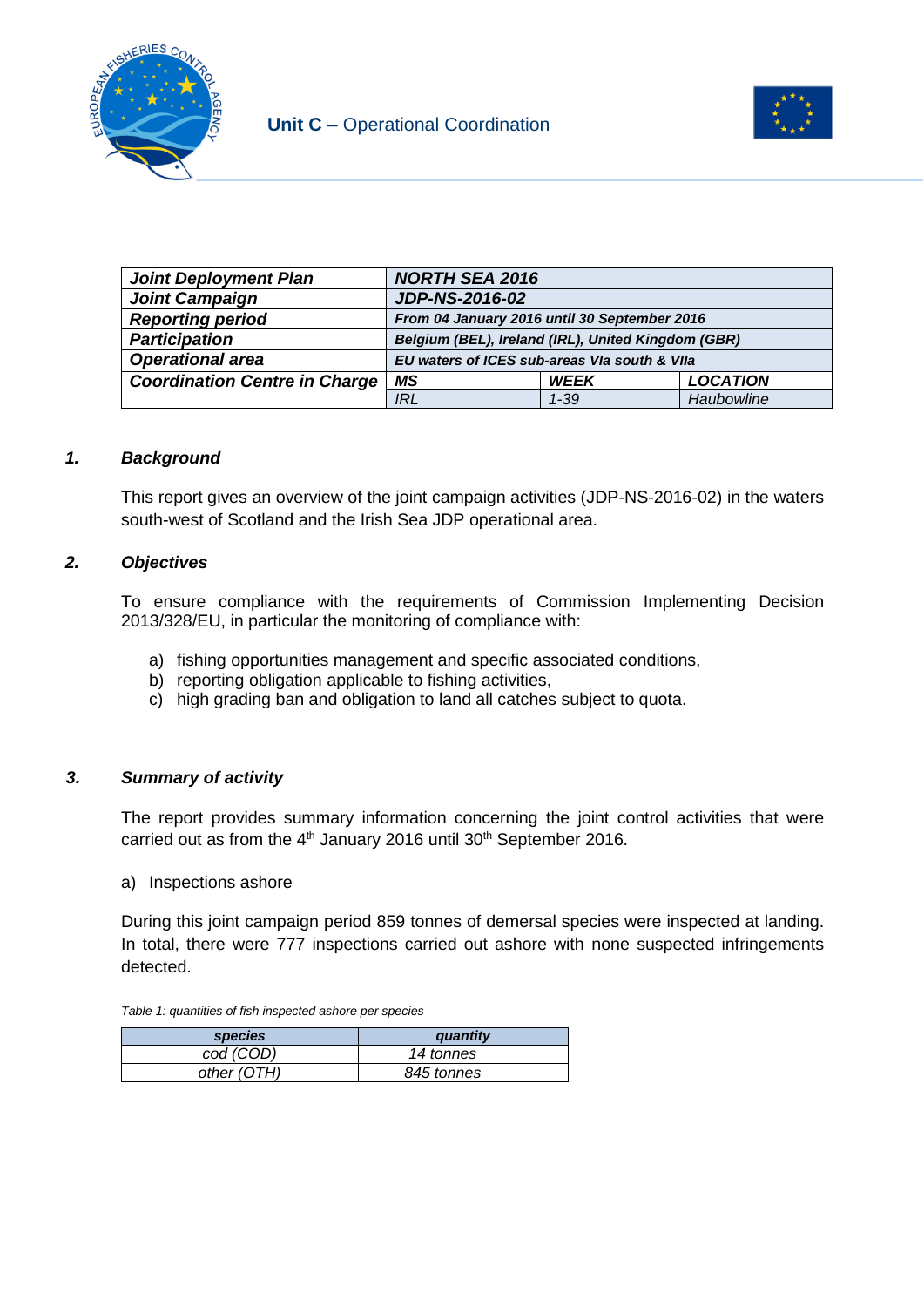#### b) Inspections at sea

In total, there were 136 inspections carried out at sea with 3 suspected infringements detected on 3 fishing vessels.

| Table 2: quantities of fish inspected at sea per species |
|----------------------------------------------------------|
|----------------------------------------------------------|

| <i>species</i> | quantity |
|----------------|----------|
| cod (COD)      | none     |
| other (OTH)    | none     |

MS reported in total 3 inspection results of the last observed haul. These inspections were carried out in fishery fleet segments where the risk to catch fish below the minimum reference conservation size was considered to be the highest.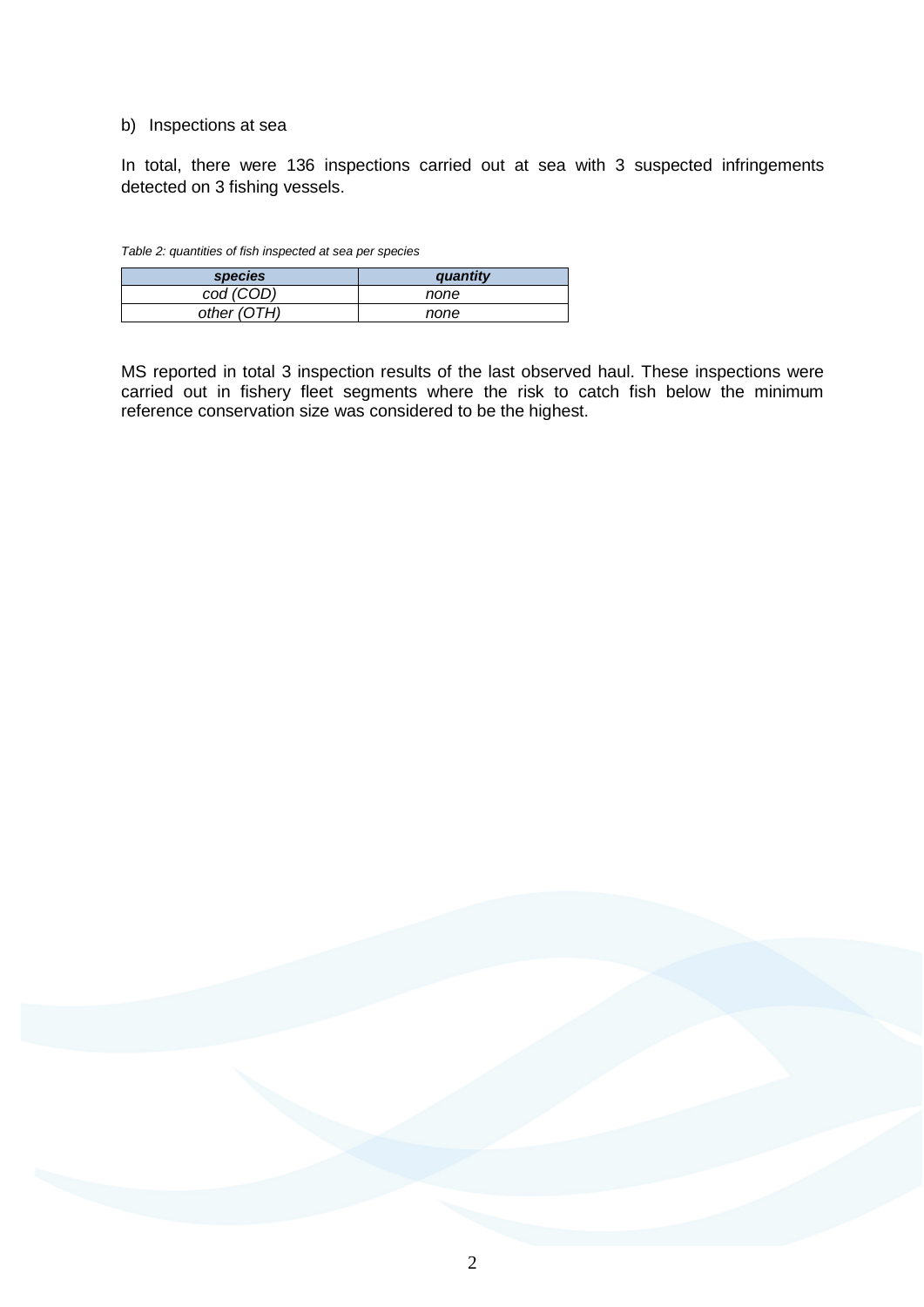## *JDP-NS-2016-02 ACTIVITY RECORDS FOR THE PERIOD JANUARY - JUNE 2016*

## *A. DEPLOYED CONTROL MEANS*

1



# B. *JOINT CONTROL ACTIVITIES CARRIED OUT*

|                        |                                       | <b>TOTALS</b> |
|------------------------|---------------------------------------|---------------|
|                        | Sightings reported by aircraft        | 0             |
| <b>SURVEILLANCE</b>    | Sightings reported by FPV             | 142           |
| <b>SEA ACTIVITIES</b>  | Number of inspections<br>by FPV       | 136           |
|                        | Number of targeted inspections by FPV | 0             |
| <b>LAND ACTIVITIES</b> | Number of inspections<br>in MS        | 777           |
|                        | Number of targeted inspections in MS  | 0             |
| <b>TRANSPORT</b>       | Number of inspections<br>in MS        |               |

 $^{\rm 1}$  for associated FPV the day at sea information is provided on a basis of the total of days at sea for which at least one event *(sighting, inspection) was reported by an associated patrol vessels*